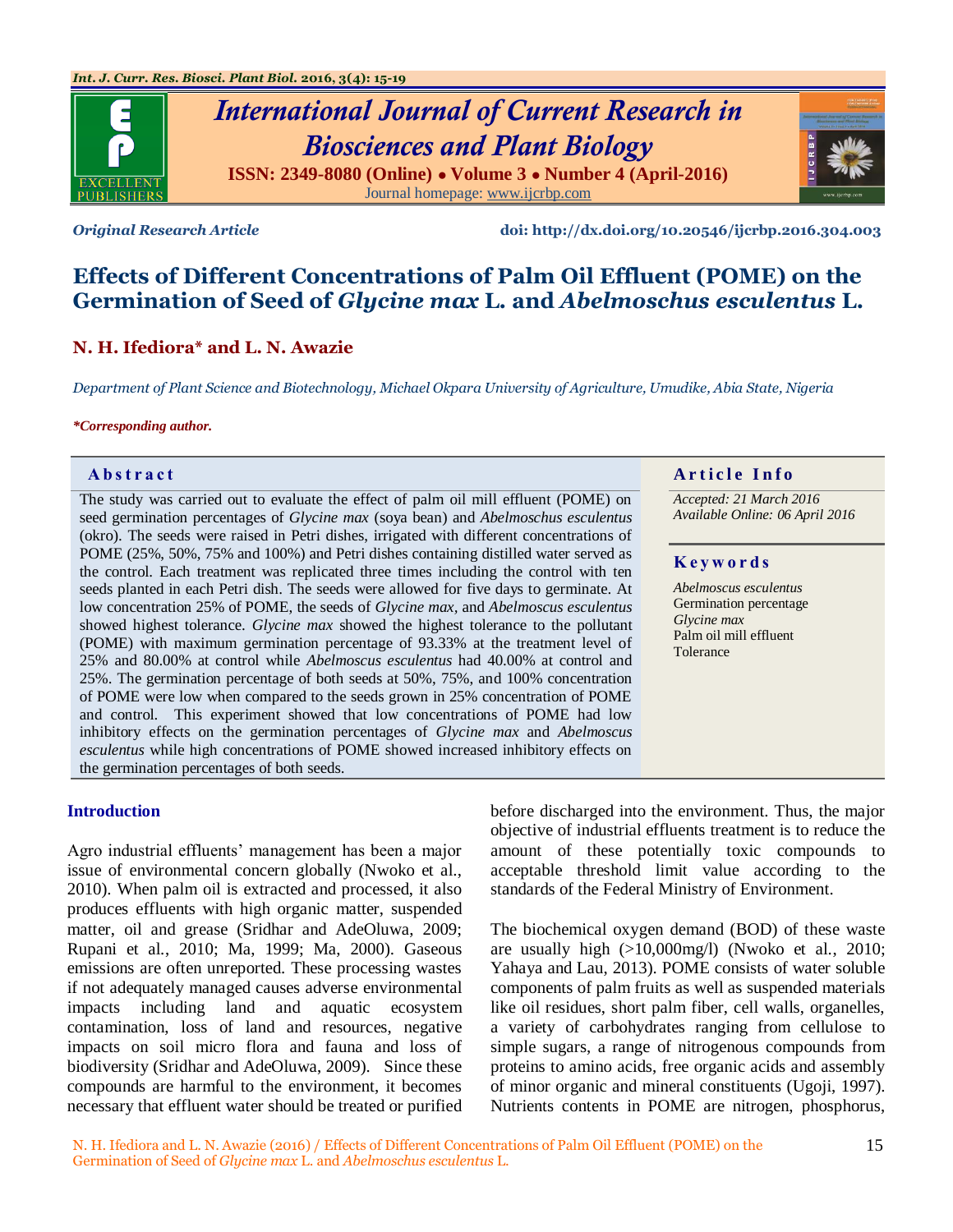potassium, magnesium and calcium, which are the vital nutrient elements for plant growth (Habib et al., 1997; Muhrizal et al., 2006). Due to the non-toxic nature and fertilizing properties, POME can be used as fertilizer or animal feed substitute, in terms of providing sufficient mineral requirements (Yahaya and Lau, 2013).

POME is generated at various points during processing in an oil mill. These include; clarification sludge, sterilization condensate, fruit washing water, hydro cyclone drain-off, various boiler blows down, tank and decanters drains (Yahaya and Lau, 2013). Raw POME is a colloidal suspension containing 95%-96% water, 0.6- 0.7% oil and 4-5% total solids including 2-4% suspended solids that are mainly consisted of debris from palm fruit mesocarp generated from three main sources, namely sterilizer condensate (36%), separator sludge or clarification (60%) and hydro cyclone(4%) wastewater (Borja and Banks, 1994; Ma, 2000).

Pollution caused by different industries is a serious concern worldwide. During the last century, a great deal of research and development as well as application has been devoted to pollution control advance technologies for treatment and management of both solid and liquid waste generated from palm oil mills. The major reason for such huge efforts is that waste generation from palm oil mills have been declared as one of the major source of environmental pollution (Yahaya and Lau, 2013). For every metric ton of palm oil produced, 2.5metric tonnes of effluent (POME) are generated from processing in palm oil in mills. Direct release of this effluent causes freshwater pollution, which can affect downstream biodiversity and people (Ma, 2000).

Water resource is often affected by industrial pollution as they release their effluent with or without treatment in nearby water bodies. These effluent streams are normally disposed of in drainage channels or stored in evaporation ponds or worse still discharged into arable lands to possibly avert the cost of treatment. This practice is predominant in developing countries where effluent discharge standards are not strictly adhered to (Nwoko et al*.,* 2010).

The rapid rise of palm oil production has made it the most important oil in the world in the last few decade (Yahaya and Lau, 2013). Ogboi et al (2010) observed in South Central Nigeria that all the Palm Oil Processing Waste (POME) are being disposed of indiscriminately on the ground. It therefore becomes necessary to look at the impact of this waste on the soil and crop performance.

There are a number of studies on the impact of industrial or domestic effluents on soil properties and crop response (Sharma*,* et al*.,* 2007; Singh and Agrawal, 2010). There is paucity of study on the effects of POME on the germination of the seeds of *Glycine max* and *Abelmoscus esculentus* and thus dearth of information. This current study is aim at determining the effect of Palm Oil Mill Effluent on seed germination percentage.

# **Materials and methods**

The study was carried out in the laboratory of Department of Plant Science and Biotechnology, Michael Okpara University of Agriculture, Umudike, Abia State, Nigeria. Umudike is located at longitude 07°32" to 07°34"E and latitude 05°28 to 05°29"N; elevation of 122m above sea level. The seeds of *Glycine max* and *Abelmoscus esculentus* were collected from National Root Crop Research Institute (NRCRI), Umudike, Abia State. The palm oil mill effluent (POME) was collected in pre-cleaned 10 litre plastic container from the point of discharge in a local palm oil mill at Ubakala, Umuahia South L.G.A, Abia State. The effluent temperature was measured and stored at 4ºC to avoid changes in their physiochemical characteristics.

The seeds of *G. max and A. esculentus* were subjected to viability test using floating technique which involves putting the seeds into a beaker filled with distilled water. The beaker was allowed to stand for a minute. The seeds floating on top of the water were discarded while those at the bottom were used for the study. The sterile Petri dishes were stuffed with cotton wool prior to seed planting. The seeds were sown in Petri dishes with cotton wool moistened with the different concentrations of POME (25ml, 50ml 75ml and 100ml) in three replicates (10 seeds in each Petri dish) (Nwokeocha and Ezumah, 2014). Distilled water was used for three Petri-dishes that served as the control. The seeds were allowed for five days to germinate with once a day wetting of the dishes to avoid drying up (Nwokeocha and Ezumah, 2014). The numbers of germinated seeds in each treatment were counted on the fifth day and germination percent was calculated using the following formula (Nwokocha and Ezumah, 2014).

**Germanation %** 
$$
\frac{\text{Total no. of seeds germinated in a particular treatment}}{\text{Total no. of seeds in control}} \chi \frac{100}{1000}
$$

The difference between the number planted and the number that germinated under different treatments was tested and compared using paired t –test (Ogbeibu, 2005).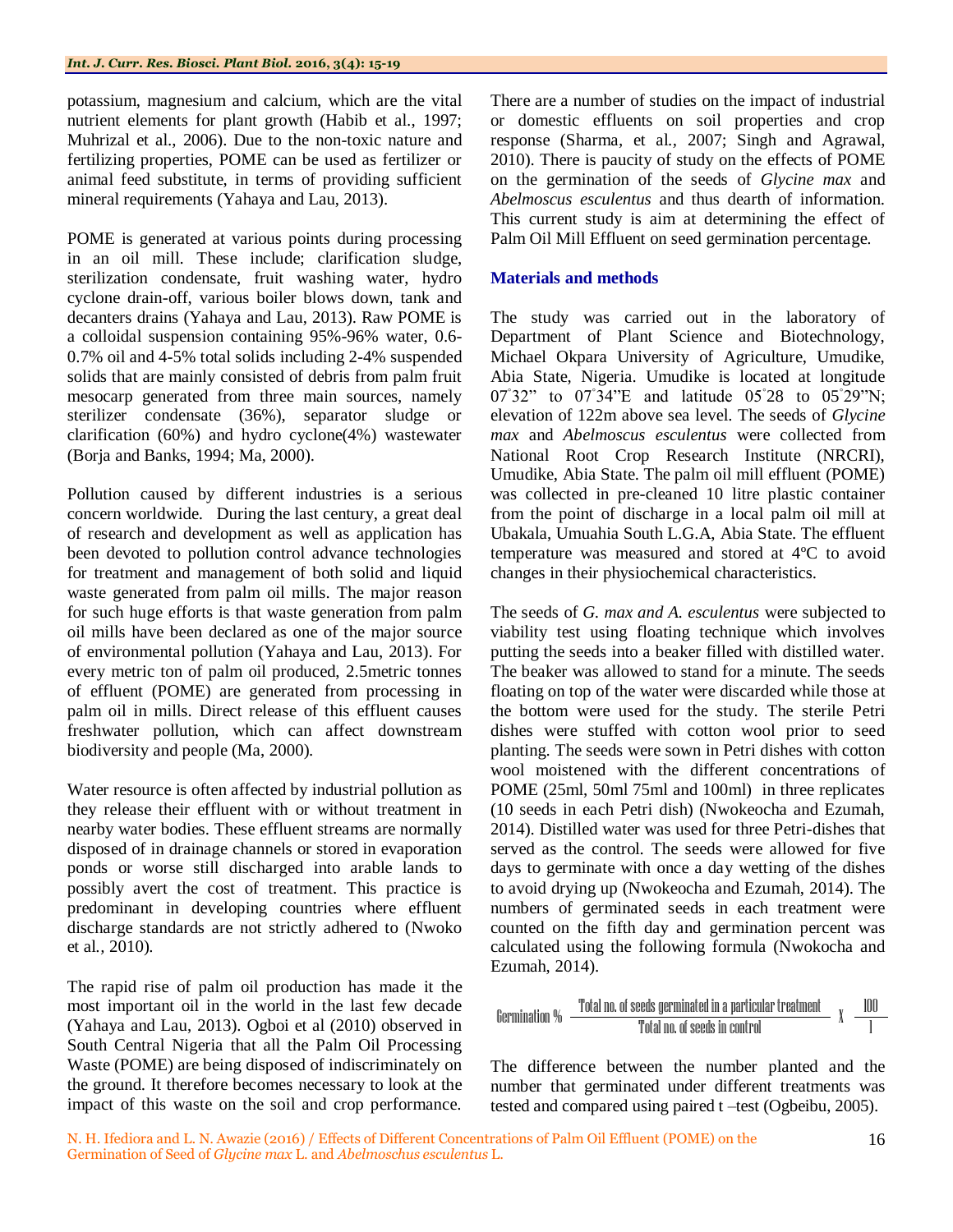#### **Results**

The physiochemical analysis of the POME, the number of seeds planted, number of germinations and percentage germination are presented in Tables 1, 2 and 3. The result showed that the POME) was acidic in nature  $(5.8 - 6.0)$ with a mean of 5.9 (Table 1). It also showed that as the concentration of POME increased from 0% (control) to 100%, the percentage germinations in *G. max* increased from 80.00% to 93.33% in control and 25%, then decreased to 66.33% in 50%, 53.33% in 75% and 33.33% in 100%. (Table 2). For *A. esculentus,* the germination percentage were the same 40% in control and 25%, then decreased to 20% in 50%, 10% in 75% and 6.67% in 100%. The maximum inhibition was recorded at 100% concentration in both seeds while the minimum was recorded at 25% concentration in *G. max* and control and 25% in *A. esculentus.* The effect of POME on both seeds followed the same trend. Paired ttest analysis showed that there was significant difference (*p*<0.05) between the number of seeds planted and the number that germinated (since  $t$  Stat  $> t$  Critical two-tail) in both seeds. This difference is attributed to the inhibitory effect of the POME.

**Table 1.** Physicochemical analysis of palm oil mill effluent (POME).

| <b>Parameters</b>                | <b>Mean</b> |
|----------------------------------|-------------|
| pH                               | 5.90        |
| Electrical conductivity (EC)     | 6.59        |
| Total suspended solid (mg/L)     | 1871.12     |
| Total dissolved solid (mg/L)     | 446.12      |
| Chemical oxygen demand $(mg/L)$  | 157.684     |
| Biochemical oxygen demand (mg/L) | 360.444     |
| Total Kjeldahl nitrogen (mg/L)   | 17.29       |

| Table 2. Effects of POME on the germination percentage of Glycine max. |  |
|------------------------------------------------------------------------|--|
|                                                                        |  |

| <b>Treatments</b> | <b>Total number planted</b> | <b>Total number germinated</b> | <b>Percentage germination</b> |
|-------------------|-----------------------------|--------------------------------|-------------------------------|
| Control           | 30                          | 24                             | 80.00                         |
| 25%               | 30                          | 28                             | 93.33                         |
| 50%               | 30                          | 19                             | 63.33                         |
| 75%               | 30                          | 16                             | 53.33                         |
| 100%              | 30                          | 10                             | 33.33                         |

|  |  |  | Table 3. Effects of POME on the germination percentage of Abelmoscus esculentus. |  |
|--|--|--|----------------------------------------------------------------------------------|--|
|  |  |  |                                                                                  |  |

| <b>Treatments</b> | <b>Total number planted</b> | <b>Total number germinated</b> | <b>Percentage germination</b> |
|-------------------|-----------------------------|--------------------------------|-------------------------------|
| Control $(0\%)$   | 30                          | 12                             | 40.00                         |
| 25%               | 30                          | 12                             | 40.00                         |
| 50%               | 30                          |                                | 20.00                         |
| 75%               | 30                          |                                | 10.00                         |
| 100%              | 30                          |                                | 6.67                          |

# **Discussion**

The Palm oil mill effluent (POME) was acidic in nature  $(5.8 - 6.0)$  with a mean of 5.9 (Table 1). These values are higher than those of Nwoko et al. (2010) and Rajeev et al (2013) that have mean values of 4.50 and 3.91 respectively. Typically, POME waste water is low in pH because of the organic acids produced in the fermentation process ranging about 4-5 (Parveen et al., 2010). Decrease in pH can be ascribed to acidic nature of POME having high available free ions (Singh et al*.,* 2010). Soils with pH values below 5.5 are likely to contain exchangeable aluminum leached from clay minerals at high levels which could be toxic to plant. The

POME also had high levels of biochemical oxygen demand (360.444mg/l), chemical oxygen demand (157.684mg/L), total suspended solid (1871.12mg/L) and electrical conductivity (6.97) (Table 1). Yahaya and Lau (2013) gave lower values of BOD (25,000mg/L), COD (5,000mg/L), and TSS (18,000mg/L). The effluent was dark brown in color due to high suspended and dissolved solids as observed by Parveen et al. (2010) and Rajeev et al. (2013). The raw or partially treated POME has an extremely high content of degradable organic matter (Parveen et al*.,* 2010). Palm oil mill effluent (POME) creates environmental problems due to discharge of effluents consisting of higher pH, EC, BOD, COD, TDS, total N, phosphate and sulphate content (Habib et al*.,*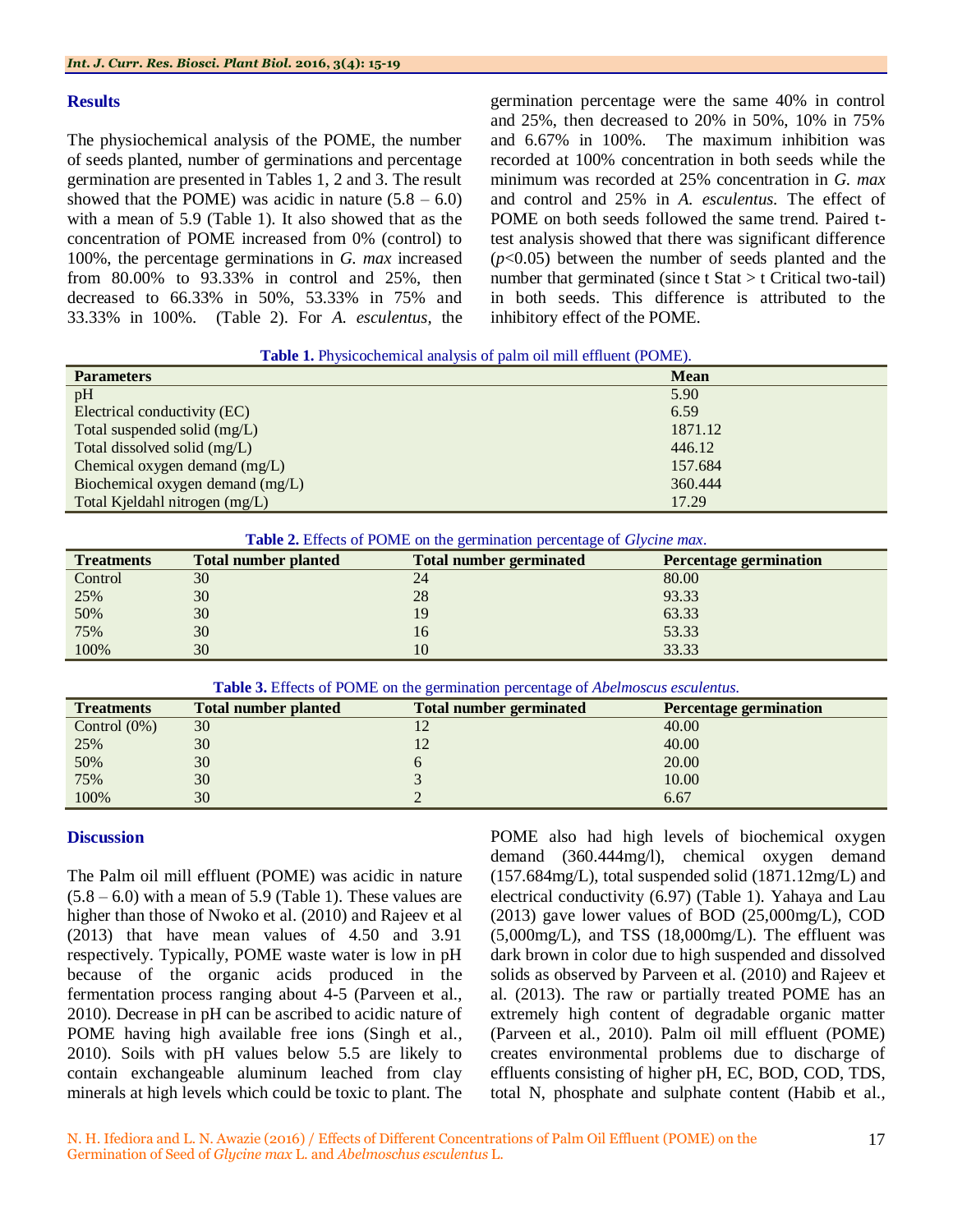1997; Muhrizal et al*.,* 2006). High EC of POME alters the chelating properties of receiving water system, creating favourable conditions for metal availability to flora and fauna (Nanda et al.*,* 1999). The pH of POME decreased at different ratios; however EC increased. The increase in EC and decrease in pH can be ascribed to acidic nature of POME having high available free ions (Singh et al., 2010).Total dissolved as well as suspended solids of different ratios of POME increased with increasing ratios.

The reduction in the amount of water absorption by seeds took place due to changes in the osmotic relationship of the seed and water, resulting into the retardation of seed germination due to enhanced salinity (Rajeev et al*.,* 2013). The inhibitory effect shown by 100% concentration of POME may be due to high osmotic pressure at high dose, salts making imbibition more difficult and retarded germination (Nagda et al*.*, 2006). The salt concentration outside of the seed is known to act as limiting factor and it might be responsible for delay in germination (Adraino et al., 1997). The other prospect of reduction in germination percentage at higher concentration of effluent may be due to existence of excess amount of ammonia in effluent, causing depletion of the tricarboxylic acid cycle which reduces the respiration rate and subsequently germination (Kirkby, 1967). According to Saxena et al*.* (1968), the low amount of oxygen in dissolved form due to the presence of higher concentration of solid in the effluent, reduces the energy supply through anaerobic respiration resulting in restriction of the growth and development of the seedling.

Comparatively, it was observed in this study that the germination percentages of both seeds; *G. max*, and *A. esculentus* varied in their response to different concentrations of POME. *G. max* showed the highest resistance by having the maximum germination of percentages of 80.0, 93.33, 63.33 and 53.33% in control, 25, 50, 75 and 100% respectively. While *A. esculentus* had a minimum germination percentages of 40.00, 40.00, 20.00, 10.00 and 6.67 % in control, 25, 50, 75 and 100% of POME concentrations. This shows that POME can have both positive and negative effects on crop performance. POME has a high nutrient content, and large oil palm plantations prefer to use it directly as fertilizer (Modise et al*.,* 2006). The application of palm oil mill effluent was reported to increase the growth of maize (Ogboi et al., 2010) while The growth and germination inhibitions of different vegetables after POME application to the soil was observed by Radziah (2001).

## **Conclusion**

From this study it will be concluded that at low concentrations and proper dilutions of POME, the effluent can be used in the cultivation of *Glycine max.* Since the higher concentration of the effluent is toxic to the plant growth, it is recommended that only after treatment and dilution, POME can be used as soil amendment for cultivation of *Glycine max.*

## **Conflict of interest statement**

Authors declare that they have no conflict of interest.

### **References**

- Adraino, D. C., Chang, A. C., Pratt P. E., Sharpless, R., 1973. Effect of application of dairy manure on germination and emergence of some selected crops. J. Environ. Qual. 3, 396-399.
- Borja, R., Banks, C. J., 1994. Anaerobic digestion of palm oil mill effluent using an up-flow anaerobic sludge blanket reactor. Biomass Bioenergy. 6, 381-389.
- Habib, M.A.B., Yusoff, F.M.H., Phang, S.M., Mohamed, S., 1997. Nutritional values of chironomid larvae grown in palm oil mill effluent and algal culture. Aquacul. 158, 95- 105.
- Kirkby, E.A., 1968. Influence of Ammonia and Nitrate nutrition on the cation balance and Nitrogen and Carbohydrate metabolism of white mustard plant groom in dilute nutrient solution*.* Soil Sci. 105-141.
- Ma, A. N., 2000. Environmental Management for the Oil Palm Industry. Palm Oil Develop. 30, 1-10.
- Ma, A.N., 1999. Treatment of palm oil mill effluent. In: Oil Palm and the Environment: A Malaysian Perspective (Eds.: Singh, G., Lim, K H., Leng, T., David, L. K.), Malaysian Oil Palm Growers' Council, Kuala Lampur. 277p..
- Modise, C. M., Bendick, J. A., Miller, C. J., Ronald, D. N., Vidic, R. D., 2006. Use of hydrophilic and hydrophobic microfiltration membranes to remove microorganisms and organic pollutants from primary effluents. Water Environ. Res. 78, 557-564.
- Muhrizal, S., Shamshuddin, J., Fauziah, I., Husni, M.A.H., 2006. Changes in iron-poor acid sulfate soil upon submergence. Geoderma. 131, 110-122.
- Nagda, G.K., Diwan, A.M., Ghole, V.S., 2006. Seed Germination bioassays to assess toxicity of molasses fermentation based bulk drug industry effluent. E-J. Environ. Agric. Food Chem. 5(6), 1598-1603.
- Nanda, P., Sudharshan, P., Behera, M.K., 1999. Physiochemistry analysis of orient paper mill effluent. Environ. Ecol. 17, 975-977.
- Nwokeocha, O.W., Ezumah, B.S., 2015. Effect of cashew leaves and stem-bark extracts on the germination of maize*.*  Int. J. Plant Soil Sci. 4(5), 494-498.